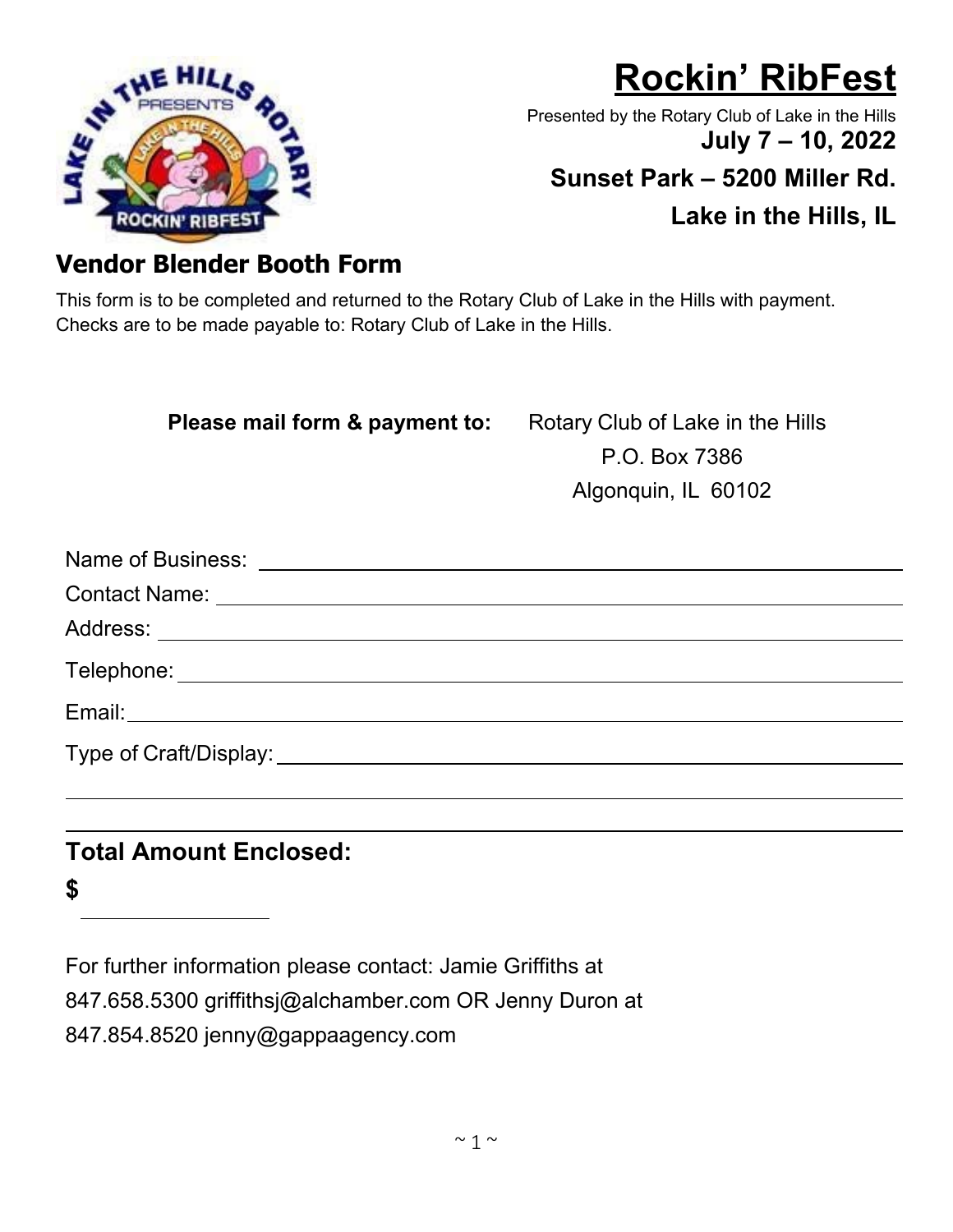**Fee: \$250.00 stace: 0**Includes: (1) 110v 15amp electrical outlet and designated Vendor Parking.

----------------------------------------------------------------------------------------------------------------------------------

**Vendors are responsible for bringing their own:**

- Table(s)
- Tent
- Chair(s)
- Lights [patio] as you will be open during the evening hours

## **Rules and Regulations**

- Exhibitors may begin set-up on Friday, July8th between  $2 3p.m$ .
- All items for sale must be dismantled and removed after 4pm, July 10<sup>th</sup>.
- The event is hosted at Sunset Park, 5200 Miller Rd, LITH, IL
- Booths are expected to be manned throughout the event
- We ask that you promote the event to your customers/database
- Please unload your items and park in the designated Vendor Parking area
- The Rotary Club of Lake in the Hills nor the RibFest committee is responsible for lost or damaged goods
- All Exhibitors are required to show proof of insurance for this event. The Rotary Club of Lake in the Hills and the Village of Lake in the Hills need to be named additional insured and as certificate holder on all certificates of liability with no exclusions or caveats.

All accepted exhibitors will be notified by Jun 6, 2022. If your entry is not accepted, your payment will be refunded at that time. Thank you for your interest in the Rotary Club of Lake in the Hills Rockin' RibFest.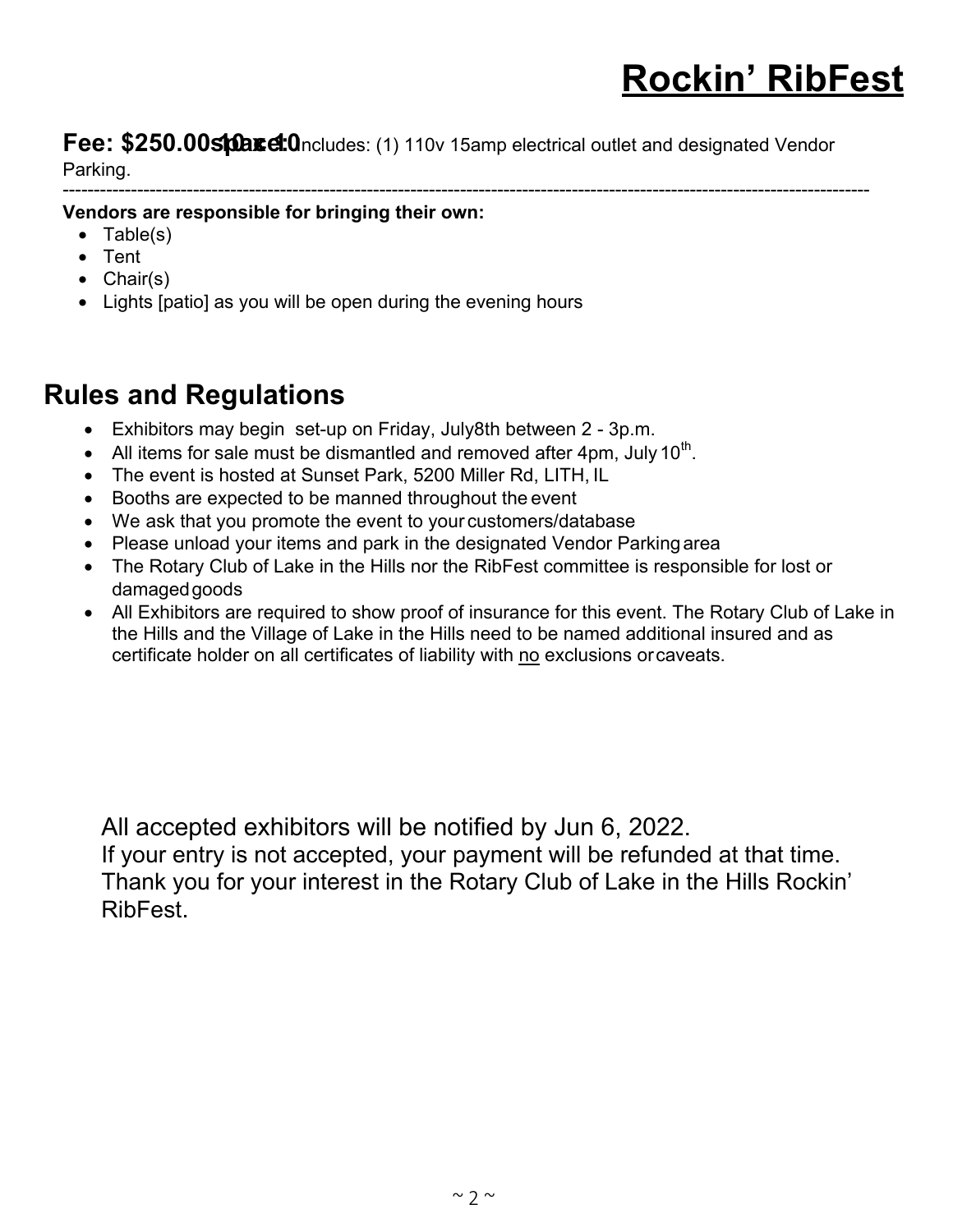

# **Rockin' RibFest**

Presented by the Rotary Club of Lake in the Hills **July 7 – 10, 2022**

**Sunset Park – 5200 Miller Rd.** 

**Lake in the Hills, IL** 

## **Hold Harmless Statement**

*Vendor will, at its expense, if LITH Rotary requests in writing, defend any of the following types of third party claims brought against Company or its directors, officers, or agents (collectively, "Indemnitees"):* 

*(i) any claim that, if true, would constitute a breach of the Agreement by Vendor; (ii) any claim related to injury to or death of any person (e.g., worker claims) or damage to any property arising out of or related to performance of any Vendor; or*

*(iii) any claim that otherwise arises from the acts or failures to act of Vendor or its agents; or (iv) any claim related to the use of the Vendor's product or equipment in the display of products.*

*Vendor will indemnify and hold harmless the LITH Rotary, the Village of Lake in the Hills, its agents, assigns and employees from any costs, damages (including monetary judgments entered in conjunction with a lawsuit) and fees (e.g., attorney fees and the fees of other professionals), reasonably incurred by any of them that are attributable to any such claim.* 

Signature of Vendor Date **Date**